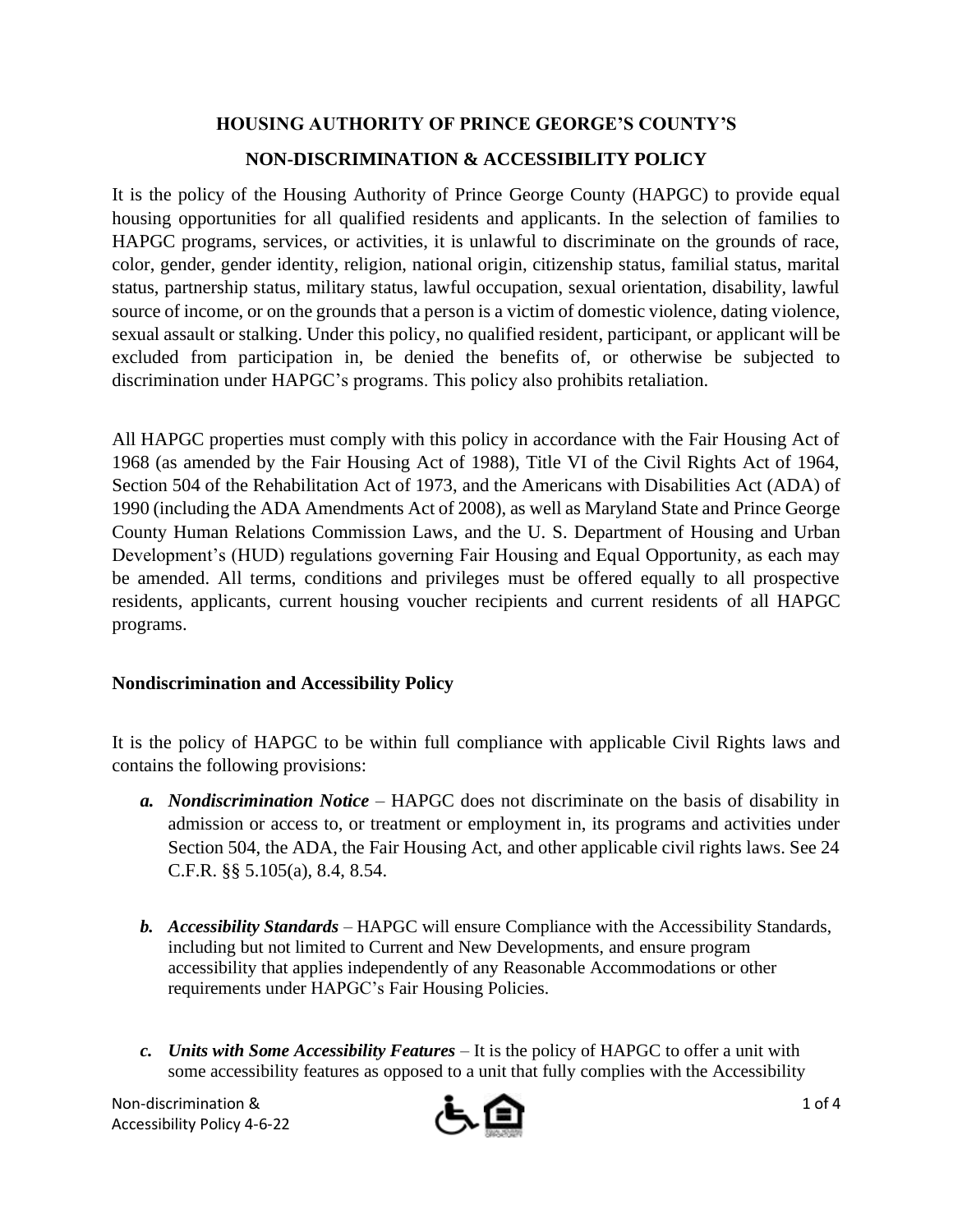Standards to a tenant or applicant with disabilities, HAPGC will inform the tenant or applicant in writing that the unit is not a Designated Accessible Unit, but, instead contains certain accessibility features. The notice will list what features are accessible and allow the person to decline the unit if it does not meet the person's needs, without losing the person's place for the next available Accessible Unit. If HAPGC offers units with some accessibility features, it will maintain a list of those units that is separate from its list of Designated Accessible Units.

*d. Occupancy of Accessible Units* – It is the Policy of HAPGC that Accessible Units will be occupied according to the following priorities: (1) current tenants with disabilities within the same program (i.e. public housing, PBV, or Mod Rehab\*) who require the accessibility features, (2) tenants with disabilities in another HAPGC program who require the accessibility features, and (3) eligible qualified applicants with disabilities on HAPGC's waiting list who require the accessibility features. If there is no eligible current tenant or applicant in need of the Accessible Unit, HAPGC will conduct targeted outreach and marketing to attempt to identify an individual in need of the Accessible Unit. If none of those steps are successful, the unit may be offered to an applicant or tenant who does not require the accessibility features provided that such applicant or tenant signs a Lease Addendum. See 24 C.F.R. § 8.27.

## *\*Please note HAPGC currently as of April 2022 does not have Mod Rehab units within its portfolio\*\*.*

*e.* Lease Addendum – It is the Policy of HAPGC that Tenants without a disability*, which requires accessibility features,* who occupy an Accessible Unit or a Unit with Accessibility Features must sign a Lease Addendum stating that they will relocate to a vacant, non-accessible unit of comparable size at the same Development and at HAPGC's expense, within thirty (30) days of notice by HAPGC or the minimum amount of notice required by state law, if there is an eligible applicant or tenant with a disability who requires the accessibility features of the unit.

HAPGC will provide Federal, State, and local information to applicants, residents and other interested parties regarding discrimination and any recourse available to them if they believe they may be victims of discrimination. Such information will be made available with any application for housing, services and/or housing voucher, and all applicable Fair Housing Information and Discrimination Complaint Forms will be made available at the HAPGC administrative offices. In addition, all required written information and posted advertisements for Equal Housing Opportunity will be displayed in the leasing area of all HAPGC leasing offices and Housing Choice Voucher Service Centers. This information is displayed in alternative languages, such as Spanish, and contains the appropriate Equal Housing Opportunity language and logo. HAPGC does not discriminate on the basis of disability in admission or access to, or treatment or employment in, its programs and activities under Section 504, the ADA, the Fair Housing Act, and other applicable civil rights laws.

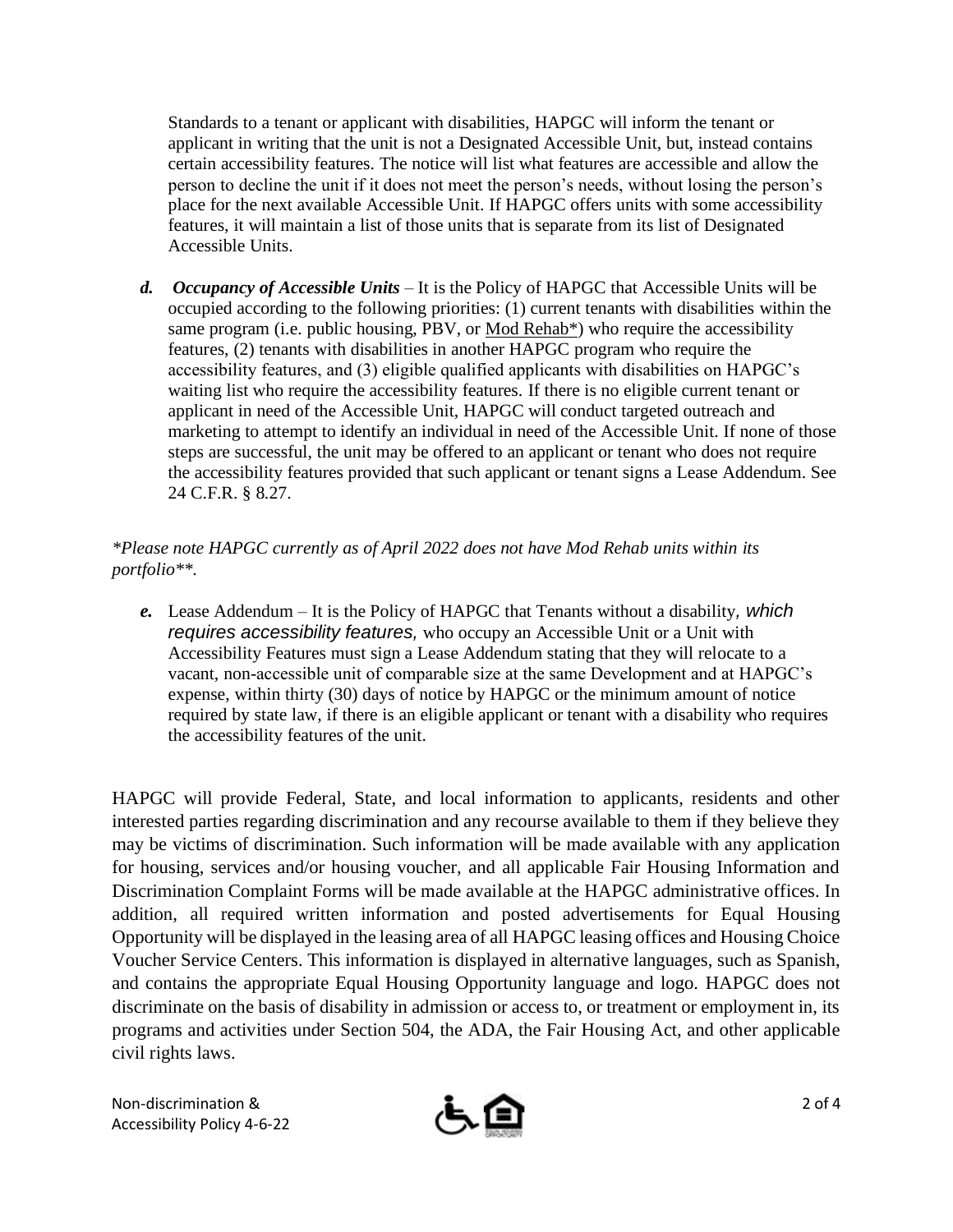HAPGC offers units with some accessibility features as well as fully accessible units that comply with the Accessibility Standards to tenants or applicants with disabilities.

In addition, HAPGC, upon request, will make reasonable efforts to provide appropriate aids and services leading to effective communication for qualified residents and applicants with disabilities so that they can participate equally in HAPGC programs, services, or activities, including qualified sign language interpreters, documents in Braille, or other ways of providing information and communications accessible to individuals who have speech, hearing, or vision impairments.

HAPGC will make reasonable modifications to its policies and programs to afford qualified residents, participants, and applicants with disabilities an equal opportunity to participate in its programs, services, or activities.

HAPGC will evaluate requests for reasonable accommodations to determine if and how requests can be accommodated. HAPGC and its agents may deny an accommodation request if it constitutes a fundamental alteration in the nature of the program or is determined to be an undue financial and administrative burden to HAPGC. Should you need to request a reasonable accommodation or modification you may contact HAPGC's Section 504 Coordinator at (301) 883-5576 or via email at **DHCD-504@co.pg.md.us.** HAPGC will follow its Reasonable Accommodation Policy, a copy of which can be found in the Administrative Plan & ACOP.

Persons who require an auxiliary aid or service for effective communication, or a modification of policies or procedures to participate in an HAPGC program, service, or activity may contact HAPGC's Section 504 Coordinator at (301) 883-5576 or via email at **[DHCD-504@co.pg.md.us.](mailto:DHCD-504@co.pg.md.us)** HAPGC will follow its EFFECTIVE COMMUNICATION POLICY: For HAPGC Communications with Resident, Participant and Applicant Families, a copy of which can be found in the Admin Plan & ACOP.

Any resident, participant, or applicant may also contact any of the following Federal, State, or local human/civil rights agencies listed below to report housing discrimination or retaliation:

*Philadelphia Regional Office U.S. Department of Housing and Urban Development Mid-Atlantic Office 100 Penn Square East, 12th Floor Philadelphia, PA 19107 (215) 861-7643 Toll free: (888) 799-2085 Fax: (215) 656-3449* 

*Maryland Commission on Civil Rights William Donald Schaefer Tower 6 Saint Paul Street, Suite 900 Baltimore, MD 21202-1631 (410) 767-8600 Toll free: (800) 637-6247 TTY: (410) 333-1737 Fax: (410) 333-1841* 

*Prince George County Human Relations Commission 14741 Governor Oden Bowie Dr. Suite L105 Upper Marlboro, MD 20772 (310) 883-6170 Fax: (301) 780-8244*